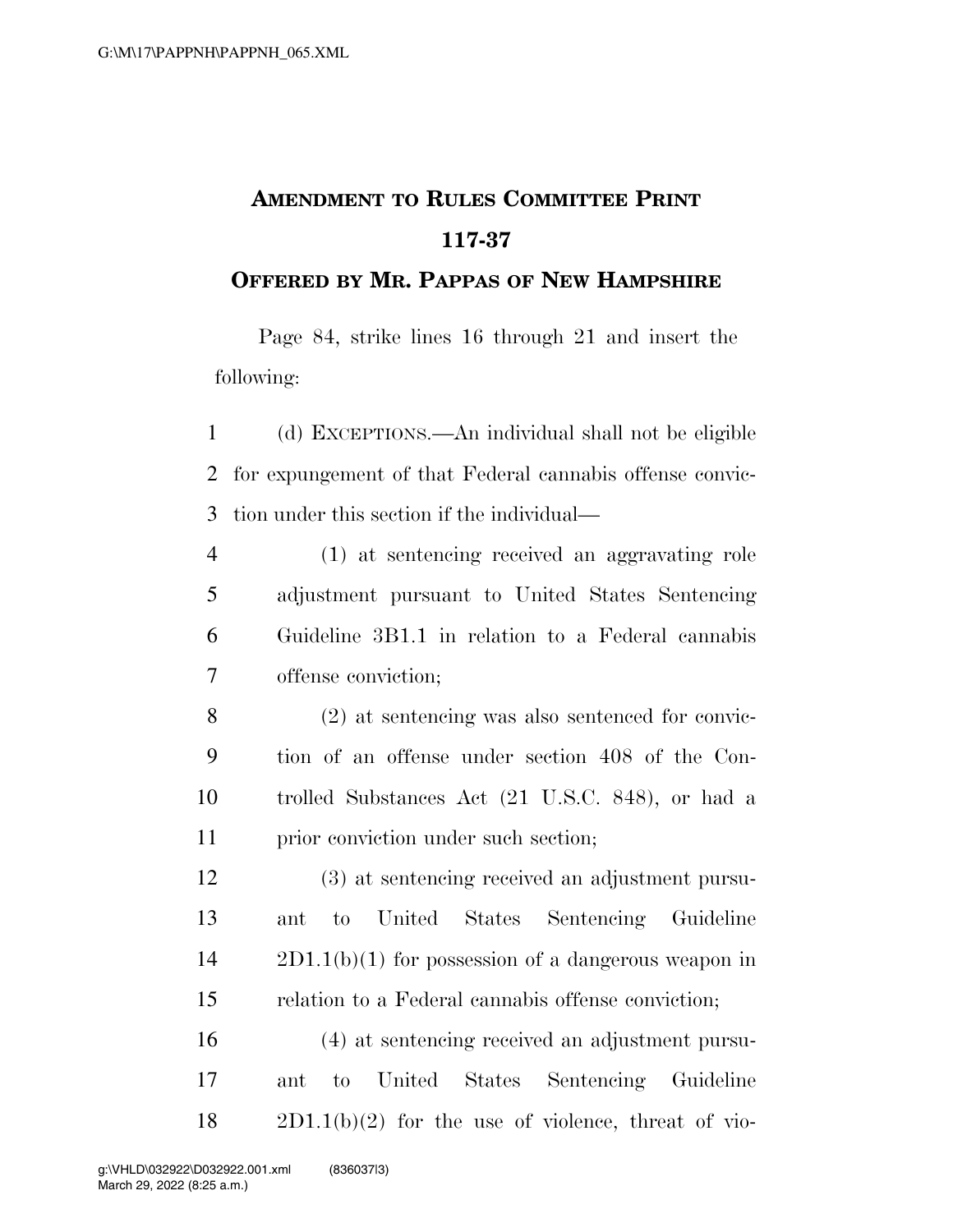| $\mathbf{1}$   | lence, or direction of violence in relation to a Federal       |
|----------------|----------------------------------------------------------------|
| 2              | cannabis offense conviction;                                   |
| 3              | $(5)$ at sentencing was also sentenced for convic-             |
| $\overline{4}$ | tion of a serious violent felony (as such term is de-          |
| 5              | fined in section 102 of the Controlled Substances              |
| 6              | Act $(21 \text{ U.S.C. } 802)$ , or had a prior conviction for |
| 7              | such an offense;                                               |
| 8              | $(6)$ at sentencing was also sentenced for convic-             |
| 9              | tion of a crime of violence (as such term is defined           |
| 10             | in section $16(a)$ of title 18, United States Code), or        |
| 11             | had a prior conviction for such an offense;                    |

 (7) at sentencing was also sentenced for convic- tion of a sex offense (as such term is defined in Sec- tion 111(5) of the Adam Walsh Child Protection and Safety Act of 2006 (34 U.S.C. 20911(5)), or had a 16 prior conviction for such an offense;

 (8) at sentencing was also sentenced for convic- tion of an offense under the Controlled Substances Act (21 U.S.C. 801 et seq.) involving fentanyl, or had a prior conviction for such an offense;

 (9) at sentencing was also sentenced for convic- tion of an offense involving causing death or serious bodily injury in connection with the trafficking of or a conspiracy involving a narcotic drug (as such term is defined in section 102 of the Controlled Sub